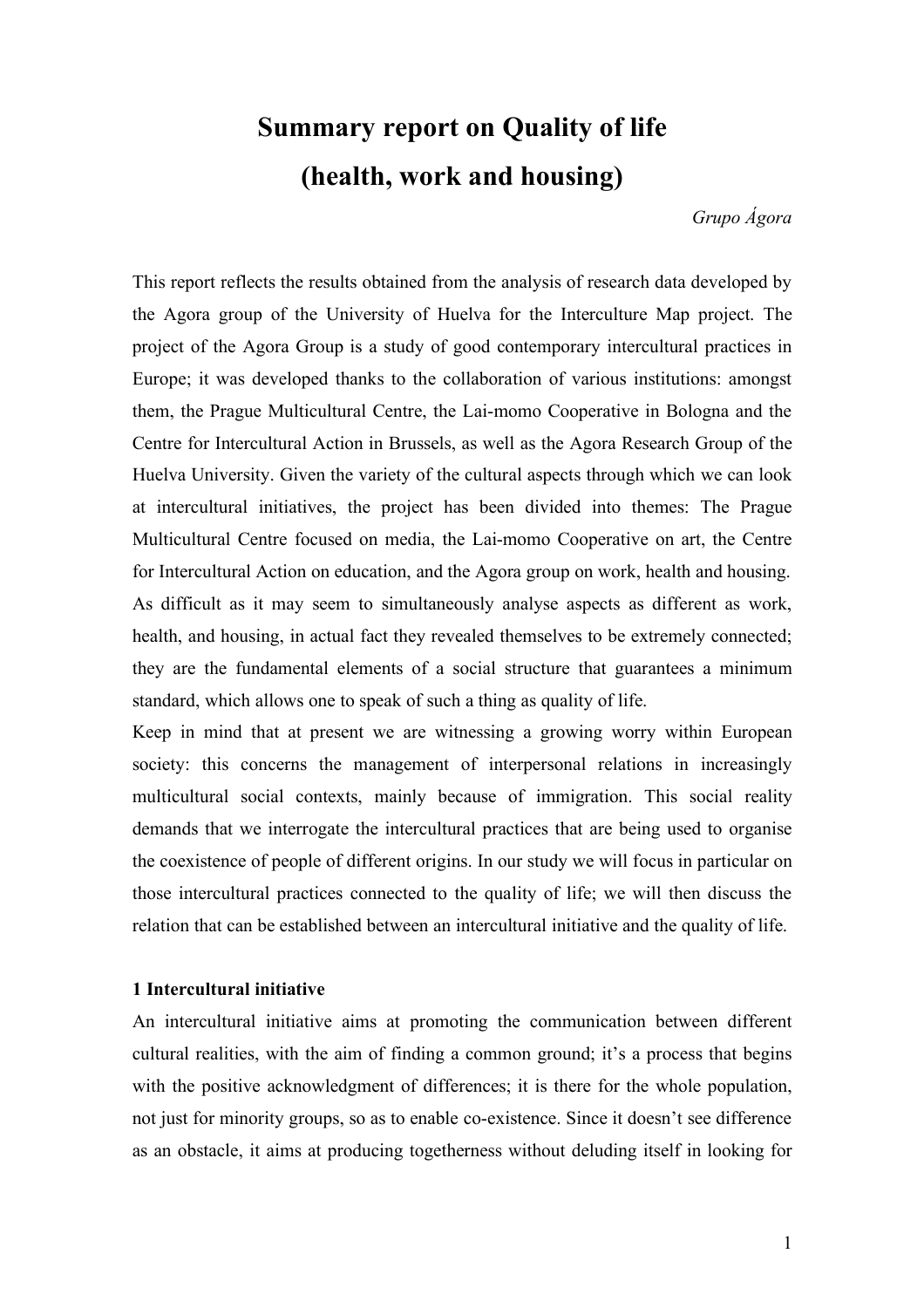cultural homogenisation; rather, it promotes reciprocal encouragement on the basis of sharing cultural differences.

## **2 The concept of "Quality of life"**

From a macro-social perspective, the concept of Quality of life is not only centred on economic or strictly material conditions: it constitutes itself as an interdisciplinary approach which then takes into account the conditions – objective or subjective – which are relative to the degree of integration and social development of the individual. Only on the basis of available resources which offer basic needs, such as housing, health and work, can we begin to speak of "quality of life" as guaranteeing a minimum basis for the development of the individual in his environment.

In this study, the expression "Quality of life" is used in reference to the intercultural activities that concern mostly health, housing and work, in relation to immigrants. Within each of these areas, intercultural actions emphasise the socio-structural and personal factors that have the biggest impact on the everyday relations between individuals. These areas refer to fundamental human rights and are necessarily implicated in the interaction between individuals of different cultures.

## **3 The relation between Quality of Life and Interculture**

The relation between quality of life and interculture does not necessarily imply positive results. There are past initiatives that have contributed to intensifying social conflict. Nevertheless, the mistakes of the past are there to teach us that one has to approach cultural differences without formulating judgments; furthermore, in order to have a harmonious development between cultures it is necessary to presuppose that a better knowledge and recognition of the cultures we live next to will improve our relations, enriching us as people and as communities.

The areas included in the notion of Quality of life are directly and strongly influenced by the status of each individual in the social structure. In the case of immigrants this is conditioned by situations of precariousness, social injustice and insecurity, which at times determine their social exclusion.

The lack of **work** for immigrants is often the cause and effect of the lack of documents, thus blocking the way to legal employment; this makes them legally invisible towards the authorities, thus encouraging their position on the margins of the law and their exclusion from the social fabric. If you then add cultural differences, which can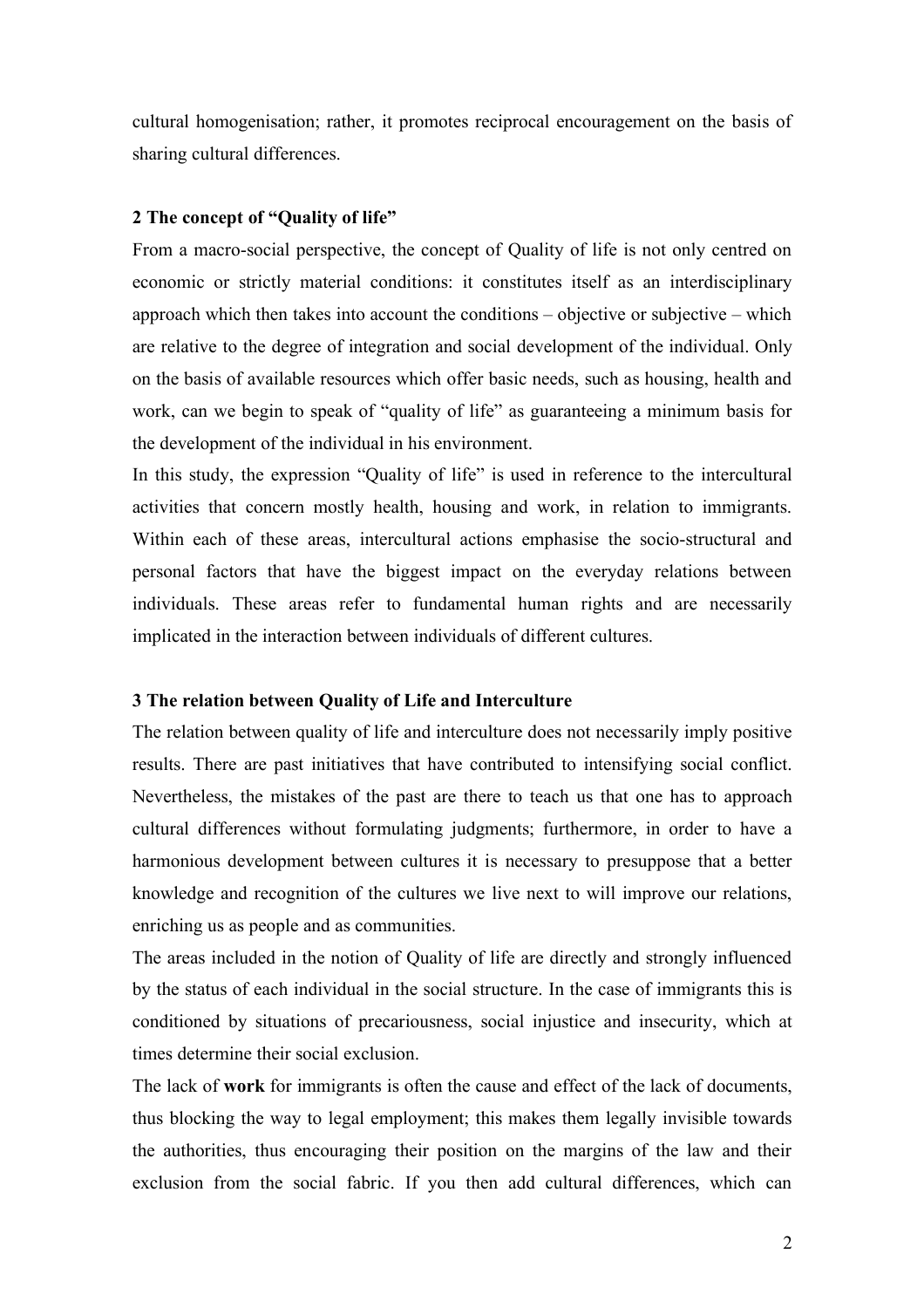complicate immigrant integration in the job sector of the hosting community, the situations for discrimination intensify.

Carrying out social activities, from an intercultural perspective, in the field of employment, encourages the individual to adapt to the workplace, increasing his productivity and his contribution to the hosting community. These factors have a direct impact on the positive perception that the community can have on cultural differences, and encourage an integration that has a positive influence on the quality of life, both of immigrants and of the rest of the community.

The lack of work is also an obstacle to housing: it deprives the individual of the possibility of obtaining documents deriving from his employment. Also, in the case of immigrants, cultural differences make it harder to obtain housing and to coexist harmoniously with individuals of different origins living in the same geographic context.

Being denied hygiene, rest, and protection against the weather renders the immigrants highly vulnerable towards disease, thus diminishing their ability to work. The notion of hygiene is also not the same in all cultures: what some consider repulsive others may see as acceptable. The consideration of the specific traits of a cultural identity in the field of **health** and the development of strategies for intercultural communication have the effect of encouraging a better degree of attention towards the patient, helping to improve the understanding of his situation and to adapt the treatment accordingly.

Subjects without work, housing, or in bad health are perceived by the hosting community as elements that destabilise social harmony; this provokes a vicious cycle where precarious conditions intensify, thus making it harder for there to be integration. For this reason, social interventions with an intercultural approach on the quality of life can empower the social integration of individuals that are excluded because of their difference; these interventions lead to a place of coexistence in which, through intercultural dialogue, it is possible to transcend cultural differences.

### **4 Good intercultural practices in the field of Quality of life**

Let's take as a reference frame the research carried out on projects based on the study of Quality of life: it is possible to sketch a few indicators of something we may call a "Good intercultural practice" in this field.

On the basis of the conclusions reached by this project's partners after a first meeting, a good practice is defined in the following way: it has to be *innovative*, developing new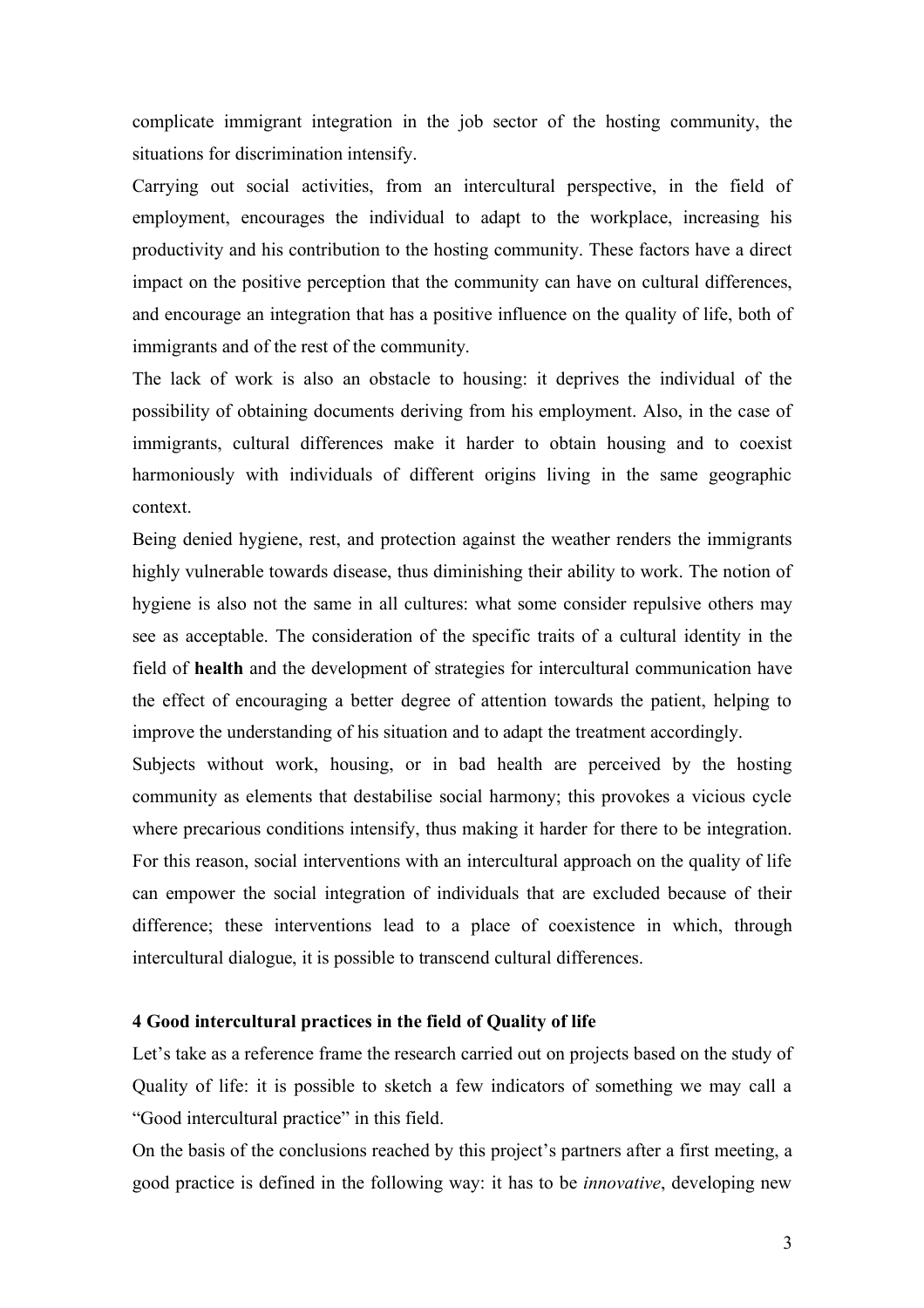solutions for common problems; it has to have a tangible *impact* on the living conditions of the individuals it addresses itself to; it has to *exportable and/or repeatable*, so as to represent a point of reference for new initiatives; it has to have a "*sustainable*" effect, contributing to the permanent eradication of situations of conflict; it has to be *flexible* i.e. capable of adapting to unforeseen situations; lastly, it has to be *assessable*, so as that its assessment can be planned from the beginning of the project.

These characteristics, common to any project, also have to be applied to intercultural projects; for this reason, we have kept them in consideration during our research at the moment of selecting the case studies.

But since we couldn't limit ourselves to these, we analysed those projects that not only conformed to the requisites of a good practice, but that also constituted real examples of good intercultural practices, later applying them in the field of research of Quality of life.

In the field of **employment** we can define as intercultural those projects that aim at the following: guidance, the direct search for work by the immigrant community, the promotion of business initiatives, the education on professional aspects, as well as on social, linguistic and legislative skills in the job market of the hosting society. These initiatives have been carried out by projects such as:

- **TEP**
- **Centros Ariwit**
- **ECRE**
- **Canal solidario**
- **Entra en Xarxa**
- **Crocevia**
- **Participación sindical en los procesos migratorios**
- **Trade union guide for migrant workers**
- **Red-interlabora / Itinerarios de inserción.**

In the field of **health**, the term interculture means that the attention of social-health has to adapt to the reality of immigration, keeping in mind the cultural background and the individual's origins.

These initiatives have been carried out by projects such as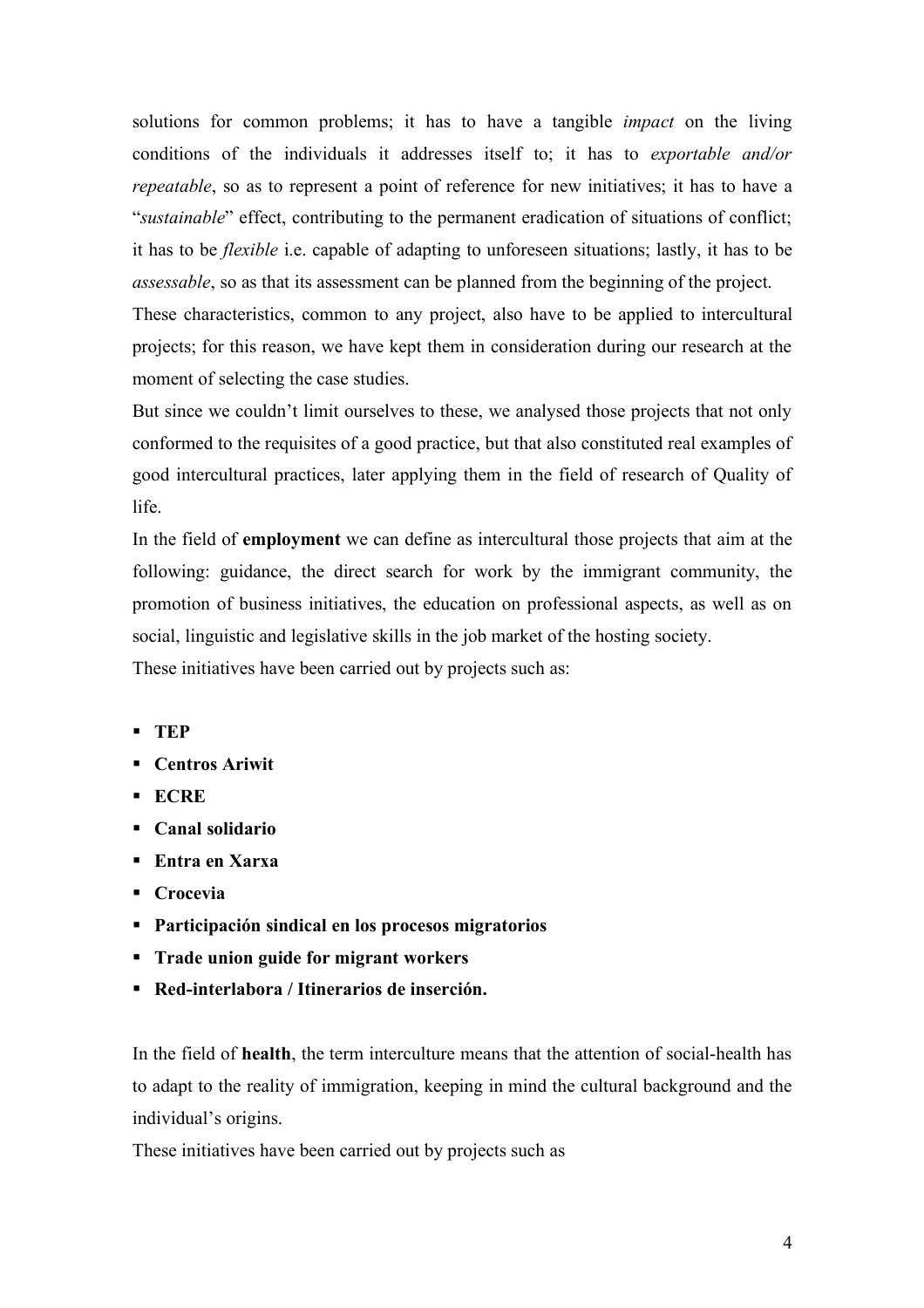- **Nafsiyat**
- **Tampep**
- **Casa insieme**
- **IMISCOE**

Lastly: to define the relation between interculture and **housing** is more complex, because in this field there are several strictly practical factors (e.g. the necessity of searching for a home on behalf of immigrants) as well as factors that are inherent to the intercultural experience (e.g. the need to prepare the community to face diversity). From our point of view, both types of intervention can be classified as intercultural if one keeps in mind diversity, the position that individuals occupy within the social structure, and the unequal relations that are generated.

These are the aims of projects such as:

- **Baobab**
- **SOZE**
- **Area management for the disadvantaged neighbourhoods of Berlin**
- **Conociendo nuestro barrio**
- **Casa insieme**
- **Centro de acogida de mujeres inmigrantes**
- **Iasuk**
- **INTEG.R.A.**

For this reason we can conclude by establishing that to speak of interculture in the field of housing is extremely complex and polemic; it is therefore difficult to start with a precise idea of an intercultural intervention in this field given the disparity of the criteria and the recent arrival of the intercultural paradigm, whose theoretical basis is still openly debated.